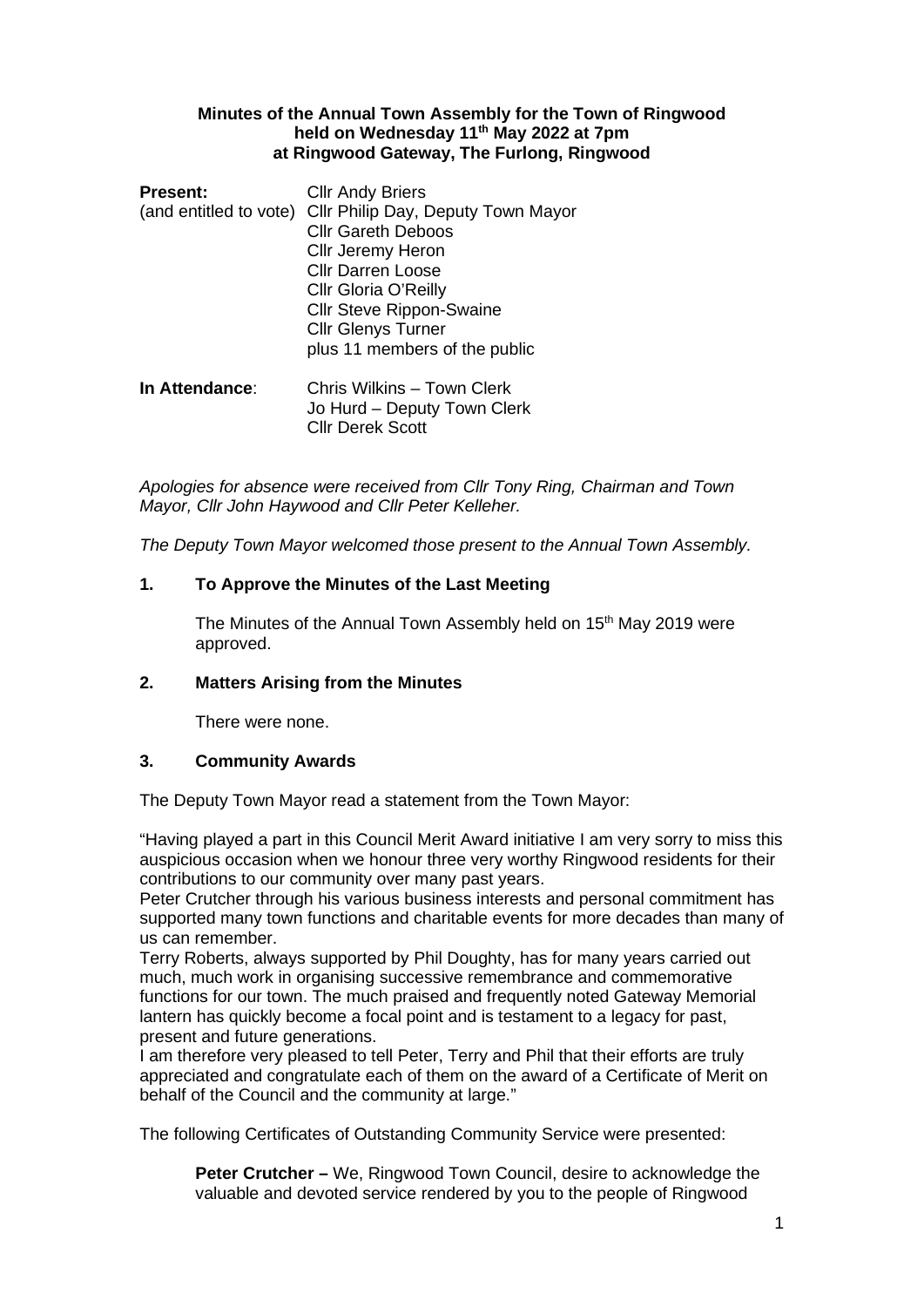over very many years. You served the people of the town for over forty years as a member of Ringwood Town Council, being the Chairman twice, on the New Forest District Council and as the long-term Chairman of Ringwood United Charities; these being your civic activities. In addition, you were a prominent local businessman best known recently for supporting local events through the provision of public announcement facilities. We loudly applaud your valuable and sterling service whilst thanking you most sincerely.

**Phil Doughty -** We, Ringwood Town Council, desire to acknowledge the valuable and devoted service rendered by you to the people of Ringwood over very many years. Your service as standard bearer at Remembrance and other events is greatly appreciated. We loudly applaud your valuable and sterling service whilst thanking you most sincerely.

**Rev Terry Roberts -** We, Ringwood Town Council, desire to acknowledge the valuable and devoted service rendered by you to the people of Ringwood over very many years. Your exceptional contribution to Remembrance and honouring the fallen of the parish is of particular note, having brought credit upon you and the town. It is greatly and especially appreciated. We loudly applaud your valuable and sterling service whilst thanking you most sincerely.

All present reflected on the recent passing of Michael Lingam Willgoss who would be sadly missed and an impossibly hard act to follow.

## **4. To Receive the Annual Report of the Town Mayor (read by Cllr Day)**

The full report is attached as *Annex A.*

## **5. To Receive the Reports of Committee Chairmen**

The Committee Chairmen presented their reports.

Cllr Briers, Chairman of the Recreation, Leisure & Open Spaces Committee presented his report. The full report is attached as *Annex B.*

Cllr Heron, Chairman of the Policy & Finance Committee presented his report. The full report is attached as *Annex C.* 

Cllr Day, Chairman of the Planning, Town & Environment Committee presented his annual report. The full report is attached as *Annex D.*

## **6. Accounts from the Parochial Charity**

Cllr Heron, a trustee of Ringwood United Charities, presented his annual report. He explained that it was not possible to present the accounts for 2021/22 at this time, but a signed copy of the accounts for the year ending 31st March 2021 were submitted (*Annex E).*

## **7. 'Greening Ringwood' campaign**

Mary Deboos gave a presentation on the 'Greening Ringwood' campaign and noted that Cllr Rae Frederick was leading the initiative but was unable to attend this meeting.

The Greening Campaign aims to encourage a reduction in energy consumption and waste and has been successful in over 200 communities. It sits alongside other activities in the town, helping to make it greener and more sustainable. Phase 1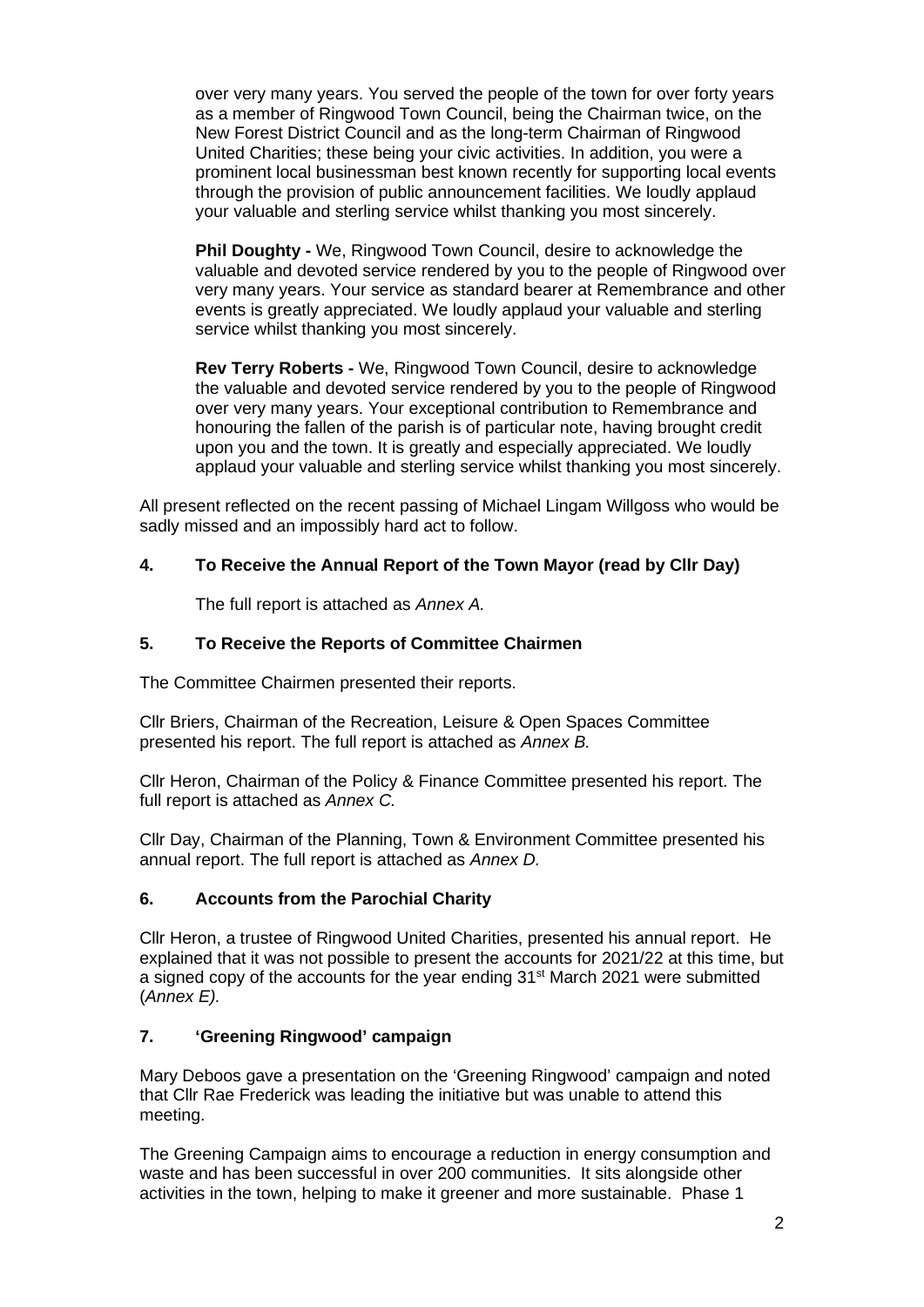focuses on engagement and behaviour change and encourages households to make 5 changes out of a possible 8 to save money and reduce carbon dioxide emissions.

A launch event will take place on Saturday  $2<sup>nd</sup>$  July outside Ringwood Gateway when community groups will be bringing each idea to life, and residents will be able to find out more about how they can get involved. After the event, postcards will be delivered to every household, which can then be displayed in the window to show what changes the household is committed to make.

Mary encouraged everyone to attend the launch and asked for volunteers to assist with delivery of postcards.

#### **8. To Consider Any Other Item of Business by Permission of the Deputy Town Mayor**

Janet Georgiou, a member of the Neighbourhood Plan Steering Group, invited the Town Council to explore the possibility of acquiring the water meadows, to retain them as a community asset and open up access for all to enjoy. She said that government funding was available for communities to take ownership of places and spaces that matter to them, and further funding was available for the creation of woodlands, which would add to the attraction of the area and create an area for wildlife to thrive. 9 residents supported the proposal and it was agreed that this should be discussed further by the Council.

Peter Crutcher, a resident of Market Place, asked that more flexibility be given by HCC parking wardens in the Market Place both in the evenings, when people were visiting local restaurants, and on Wednesdays after the market has cleared away. The Deputy Town Mayor reported that HCC had announced this week that parking restrictions would not be enforced after 4.30pm on Wednesdays.

Mr Georgiou said that he had developed a website [\(https://www.ringwood.world/\)](https://www.ringwood.world/) for the sole purpose of promoting Ringwood as a market town. However, he had stopped actively managing it a few months ago due to the perfect storm of the closure of West Street and works on the A31. The turnover of some retailers had fallen significantly and several had closed and he asked if the Council could do anything to help those shops affected. The Deputy Town Mayor said that the Council had limited powers in this respect, but various initiatives were being considered, including developing a thriving market place.

A resident of Bickerley Gardens was concerned about the volume of traffic using the road due to there being only a single exit from Greyfriars and the Library. She said parked vehicles had been damaged and it was dangerous for pedestrians. The Deputy Town Mayor said that he would bring this to the attention of HCC, which was the highway authority.

The Deputy Town Mayor closed the meeting at 8.18pm.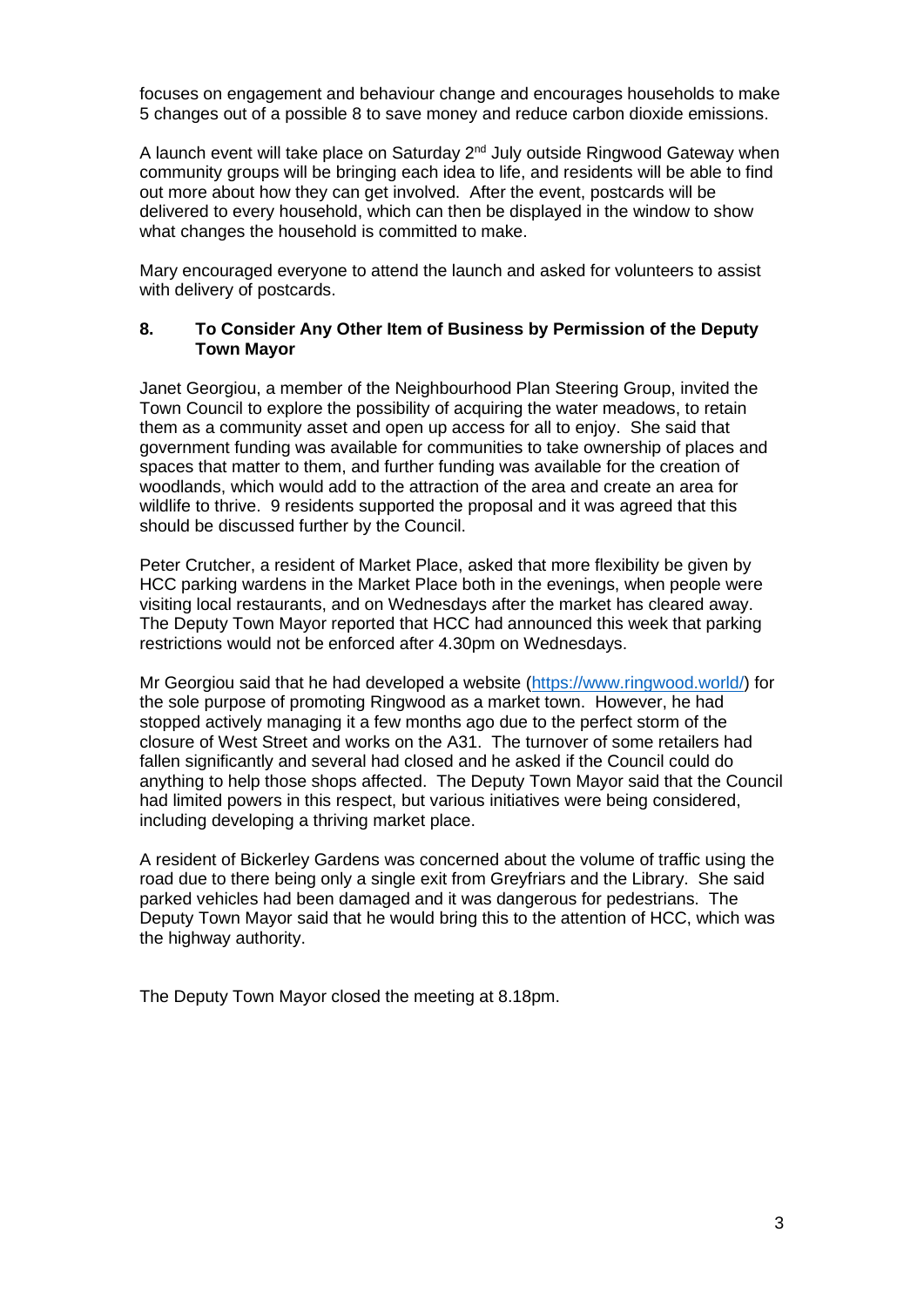# **Ringwood Town Council Annual Town Assembly - May 2022 Report by Cllr Tony Ring, Chairman and Town Mayor**

As the Covid imposed hiatus in so many aspects of life ebbs away it is pleasing to be able to construct a positive annual report on actions and activities in our town.

Throughout the whole period of lockdowns and restrictions Ringwood Town Council has continued to provide administrative and operational services in managing town affairs, Councillors, officers, staff and our wonderful legion of volunteers have continued to provide assistance, care and environmental support to the community. We were able to reinstate the annual town fireworks display and Christmas Fayre – both immensely successful and will again be able to enjoy events such as the Pedal Car Grand Prix and of course Carnival with, this year the joyous addition of Her Majesty the Queens Jubilee celebration. Established voluntary organisations have continued to flourish and are now enhanced by organised efforts to offer assistance and temporary accommodation to displaced Ukraine persons. A 'Greening' campaign has commenced to address energy use and emissions issues, plans to update the Ringwood Trail to encourage walking tours of the town are in process a possible entry for Ringwood in Bloom to the national RHS scheme is in early progress – all supported by Ringwood Town Council and voluntary input from individuals and councillors. The Town Council has awarded the first of newly constituted Annual Merit Awards to reward personal contributions to community wellbeing and we look forward to future awards to recognise the effort and input of individuals. Thanks and congratulations are due to all involved.

I regret that some previously reported actions remain necessarily a work in progress but can confirm that matters such as town centre development, Neighbourhood Plan issues, managing effects resulting from the A31 road works and extensive work on plans for development at Moortown Lane and Lynes Farm are all in process and being conducted to ensure the best possible outcomes for our town. Additionally, work is progressing on the very exciting plan to redevelop the football club and a project to upgrade Carvers to provide improved longterm facilities has been initiated for eventual public consultation to ensure that we meet expectations and make sure that Ringwood remains a wonderful place to live.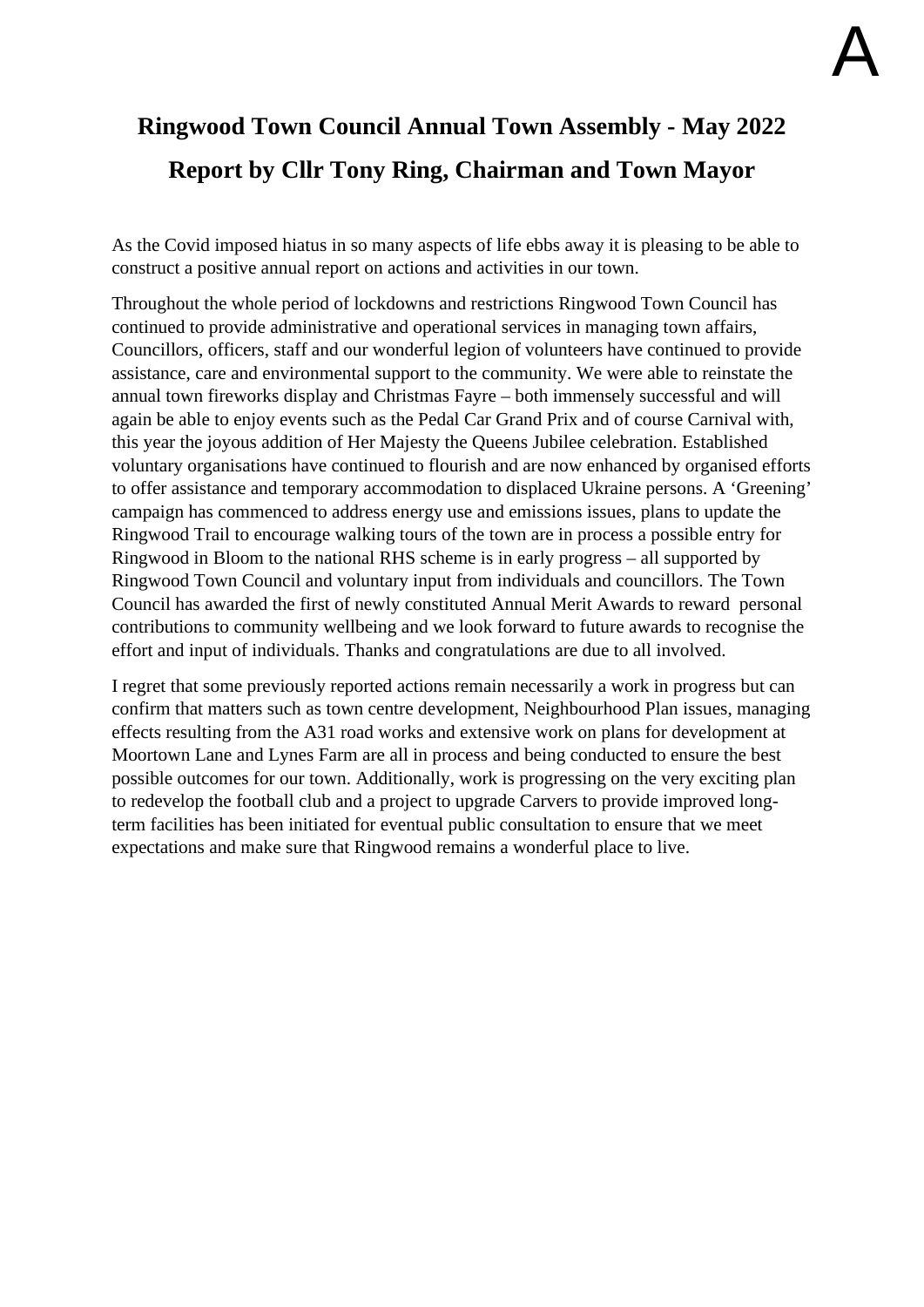## **Ringwood Town Council Annual Town Assembly May 2021 – April 2022 Report by Cllr Andy Briers,**

## **Chairman of the Recreation, Leisure and Open Spaces Committee**

I am pleased to present the annual report of the Recreation, Leisure and Open Spaces Committee 2022.

As other chairman will no doubt mention, and as everyone is acutely aware, these last few years have been extremely difficult for all of our residents. That said, I have to give thanks to all at Ringwood Town Council for all they have done during this time for our local residents.

Whilst there are many open spaces and facilities within the town provided by the Town Council, I would like to comment on the following;

## **Carvers & Carvers Clubhouse**

I am pleased to say that with the manager's hard work and enthusiasm this facility continues to improve. This was recently evidenced by the Carvers Activity Open Day which was well attended by the families of Ringwood. We have seen its reputation grow with many clubs and organisations using the building. We will continue to source grant funding to further enhance the facilities and services, both at the clubhouse and Carvers in general.

In addition, and under the leadership of Cllr Fredrick, we have been looking at an overall strategy for the enhancement of this open space. This is currently on going and we hope to provide further information to our residents in the coming months.

## **Long Lane**

We, Ringwood Town Football Club and partners are progressing the redevelopment of the facilities at Long Lane and I am pleased to report that Planning Permission has been granted. I would like to thank all those involved in the project, particularly Cllr Loose and the Town Clerk. This is now being taken to the next stage. The improvements to the football facilities at Long Lane will include a new artificial grass pitch (that will allow all-weather training) and a new clubhouse with much better facilities. As we are all no doubt aware, projects like this take a long time in the making but we look forward to the re-development of the site.

## **Events**

Events in Ringwood have re-started and will continue with the hard work and dedication of the Events Manager, Events sub-committee, and Town Council Officers. The first event last year was the annual firework display followed by the Christmas market and light switch on. Both of these events were very well attended. These events will continue this year with the next being the Party in the Park to celebrate the Queen's Platinum Jubilee. It is again thanks to the Events Manager, Events subcommittee, officers, the voluntary support of local residents and associations such as the Carnival, Rotary Club, Round Table and Men's Shed and last but not least, the generous local sponsors that these events continue.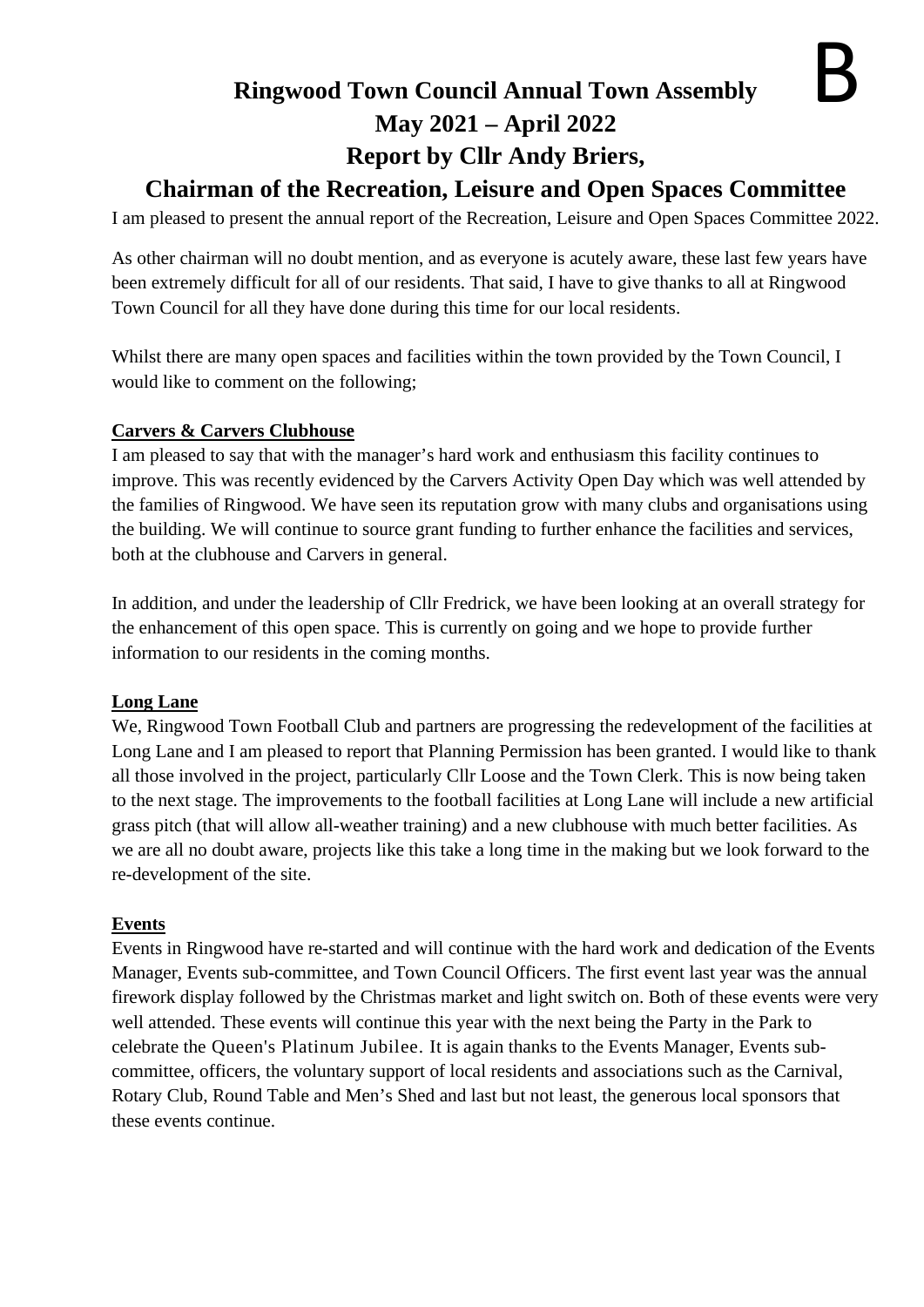## **General Items**

The committee as always gives its thanks to Mr Atack and members of Ringwood Garden Club for judging the annual allotment competition. The winning allotment holders were awarded prizes at a presentation last September.

I must again congratulate Ringwood Actions for Climate Emergency (RACE) and their supporters for the tree planting and the ongoing care of these areas. I thank you for all of your efforts.

As mentioned previously, I must also mention and thank our office staff and grounds team. This again, has been a very difficult year, but it is thanks to their hard work and ongoing commitment that our town and facilities are something to be proud of.

I hope the residents of Ringwood have recognised our efforts through 2021-22 and will support us in the year ahead. I would also like to thank the residents and voluntary groups of Ringwood who help with community projects, litter picking, reporting defects etc. Your help is much appreciated.

Finally, I would also like to thank members of the committee for their help and contributions throughout the last year.

That concludes the annual report from the Recreation, Leisure and Open Spaces Committee.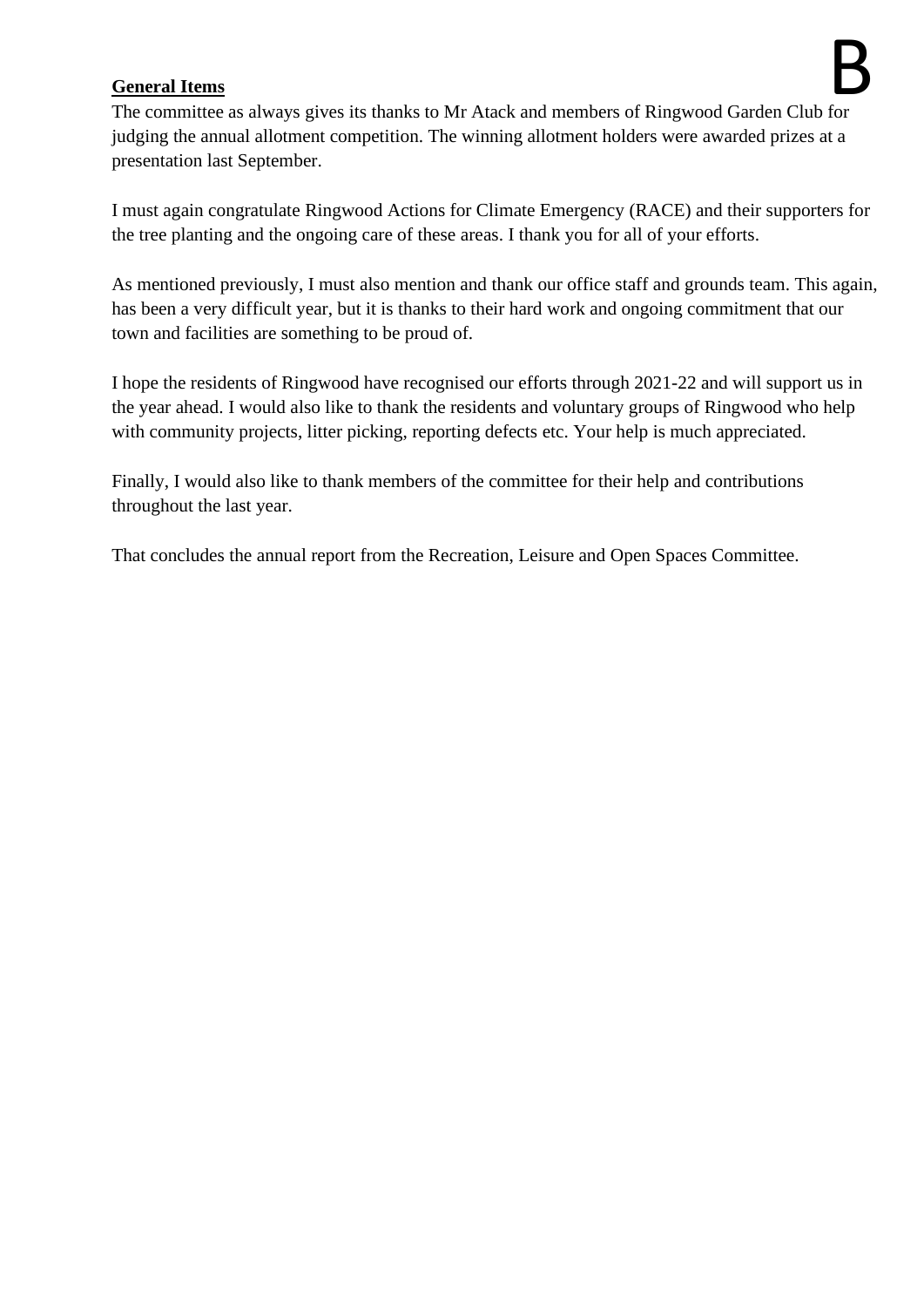## **Ringwood Town Council Annual Town Assembly - May 2022 Report by Cllr Jeremy Heron, Chairman of Policy & Finance Committee**

The figures for the years 2020/21 and 2021/22 are set out below. Our full accounts are open for public scrutiny to anyone who wishes to view them.

The one thing that I will comment on is that through prudent financial management Ringwood Town Council remains in a good financial position ensuring that we continue to deliver services and projects for the benefit community.

|                                             | 2021/22 | 2020/21 |
|---------------------------------------------|---------|---------|
|                                             | £       | £       |
| Precept                                     | 531,856 | 519,907 |
| Income excluding investments income $&$ CIL | 289,105 | 216,193 |
| Investment Income                           | 427     | 882     |
| <b>Community Infrastructure Levy</b>        | 5,814   | 31,544  |
| <b>Total Income</b>                         | 827,202 | 768,526 |
|                                             |         |         |
| Revenue Expenditure                         | 721,387 | 643,522 |
| Capital Expenditure                         | 36,234  | 9,345   |
| Loan Repayments                             | 31,546  | 31,546  |
| <b>Total Expenditure</b>                    | 789,167 | 684,413 |
|                                             |         |         |
| Net Movement in Funds                       | 38,035  | 84,113  |
|                                             |         |         |

Revenue Expenditure broken down by Committee is:

| Policy & Finance                | 446,978 | 398,058 |
|---------------------------------|---------|---------|
| Recreation Leisure & Open Space | 309,225 | 260,755 |
| Planning                        | 32.964  | 25,600  |
|                                 |         |         |
| Total Balances held at bank     | 639,322 | 597,32  |

Town Council Loans:

| Public Loans Board (Fixed rate 3.4% over 25 years)      | 175 049. | 189.523 |
|---------------------------------------------------------|----------|---------|
| Loan for land purchase (Fixed rate 3.03% over 25 years) | 54.421   | 160.357 |

As I looked back over the past two years, and what extraordinary years they have been, I reflected that, through wise investment in IT this Council continued to support its residents through the Pandemic with staff working remotely from home and meetings taking place over the internet. What a learning curve that was for both staff and Members.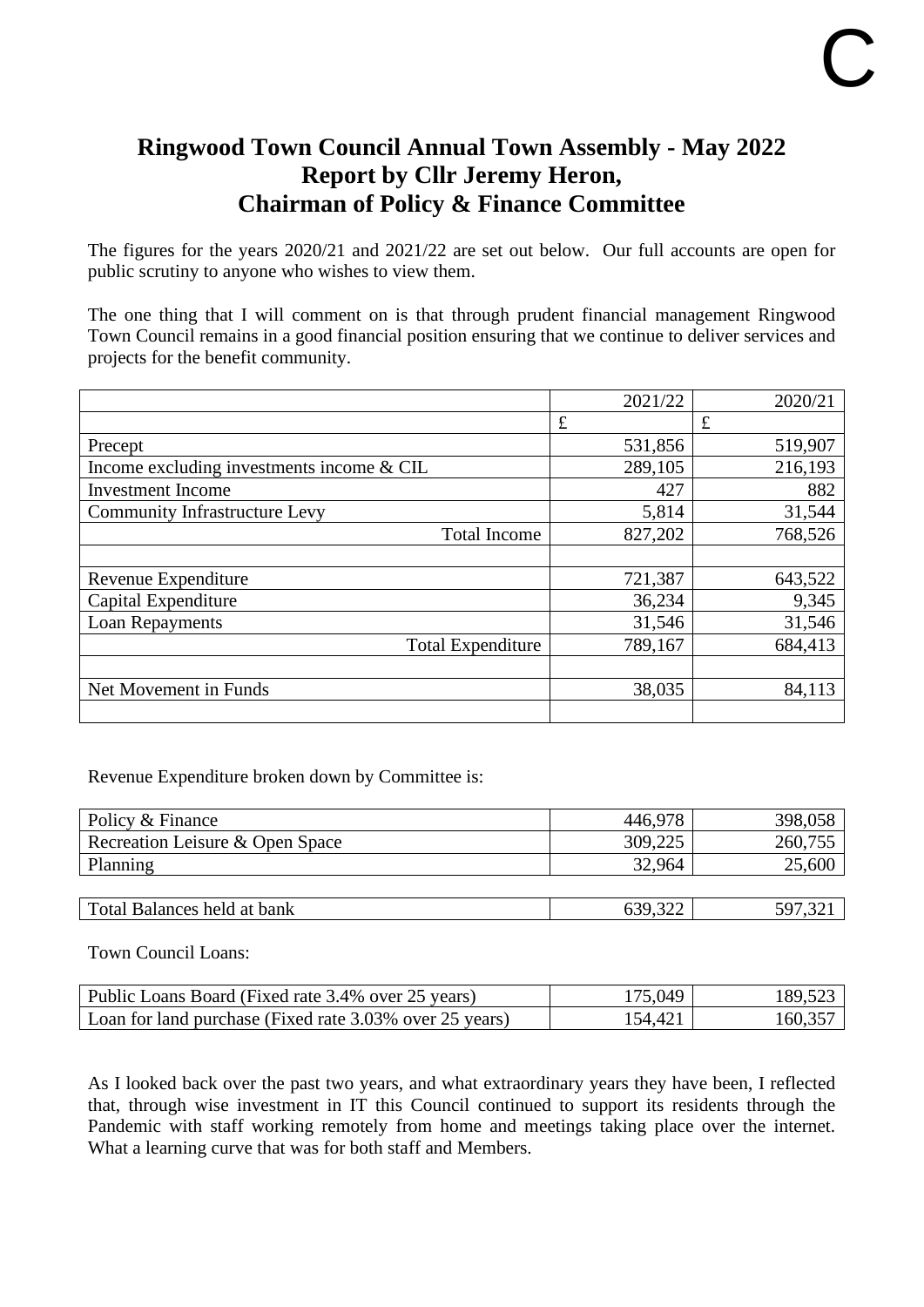Whilst that was a tangible outcome for the Policy and Finance Committee we are, in essence, mostly an enabler for the Planning Town & Environment and Recreation Leisure & Open Spaces Committees.

As I look back this Committee has ensured that when Planning wished to support REAL in their environmental projects the resources were available, and equally when this Council decided that we should deliver a Neighbourhood Plan we were in a position to engage consultants and start that journey.

Recreation is again a committee that delivers on the ground for the people of Ringwood but again their hard work can not come to fruition without the finances to enable delivery. Our big cost item in this area is obviously the incredible improvements to the football facilities at Long Lane but this does not detract from the smaller projects that enhance the community such as the work at Kingfisher Way or the play area at Ash Grove, not to mention the planning that will hopefully deliver a greatly improved access road to Poulner Lakes.

I know that I have strayed into the area of other committees but I hope that this Council and the residents of Ringwood see us all as a single team working to improve the lives of those that live and work within our most amazing community.

I conclude, as always, with my thanks to our staff without whom none of this could be achieved.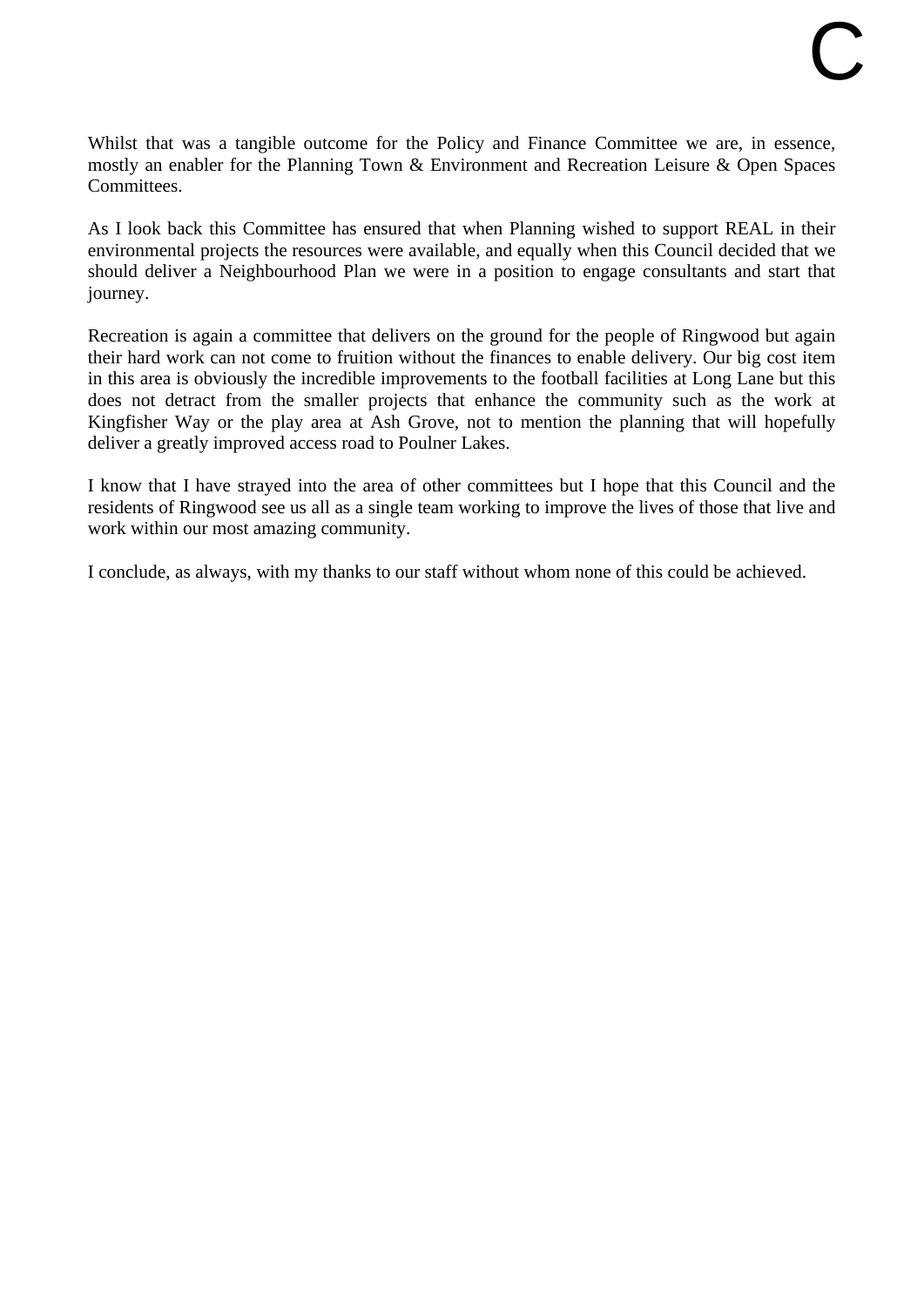# D

## **Ringwood Town Council Annual Town Assembly 2019 to May 2022 - Report by Cllr Philip Day, Chairman of the Planning, Town and Environment Committee**

## **Introduction**

I became a member of this Committee 7 years ago when first elected to the Town Council. Previously, the Committee was chaired by Cllr Chris Treleaven who did not stand for reelection in 2019 – Chris had vast experience of planning matters both at Town and District level and has been a "hard act to follow". It is appropriate that I pay tribute to his hard work and dedication and thank him for the example by which he led the Committee.

Previous reports have included statistics about the number of applications considered, and the outcomes. I have chosen to depart from that approach, not least because in terms of planning matters, the last three years have seen some very major changes in policy and the bringing forward of proposed developments that have presented "challenges" to this committee, quite apart from the "routine work" of considering applications for planning consents (including tree work) in our Parish.

In addition, the Town Council resolved to proceed with a Neighbourhood Plan – a major task in itself.

I propose to look at each in turn and then make some general observations about how the Coronavirus pandemic, lockdown and other matters have impacted on our work.

## **The Local Plan**

My first major task as Chair of this Committee was to represent the Town Council (assisted by the Town's Deputy Clerk and Clerk to this Committee – Jo Hurd) at the Public Inquiry into what has now become Part 1 of New Forest District Council's Local Plan. Part 2 – identification of smaller development sites was expected by now and although some work has been undertaken in regards to the identification of smaller sites (i.e. for between 10 and 100 dwellings) it appears that as a consequence of a Planning Appeal in which it was held that NFDC could not demonstrate an adequate supply of housing sites over the next 5 years, the Local Plan Part 1 may itself be re-visited. We await further information but either way, there will be more work for this Committee……

In summary (and one could write a book on this subject alone) back in 2019 we were principally concerned with what are now commonly known as the Elm Tree (Nouale Lane, Taylor Wimpey or site 14) and the Moortown (site 13) sites.

We were reconciled to the fact that the Elm Tree site would almost certainly be included within the plan but opposed the removal of the Moortown site from the Green Belt. We argued that existing infrastructure (roads, drainage, schools, doctors, dentists etc.) simply could not cope with these developments and that it was imperative that upper limits be imposed on the number of dwellings to be built on each site.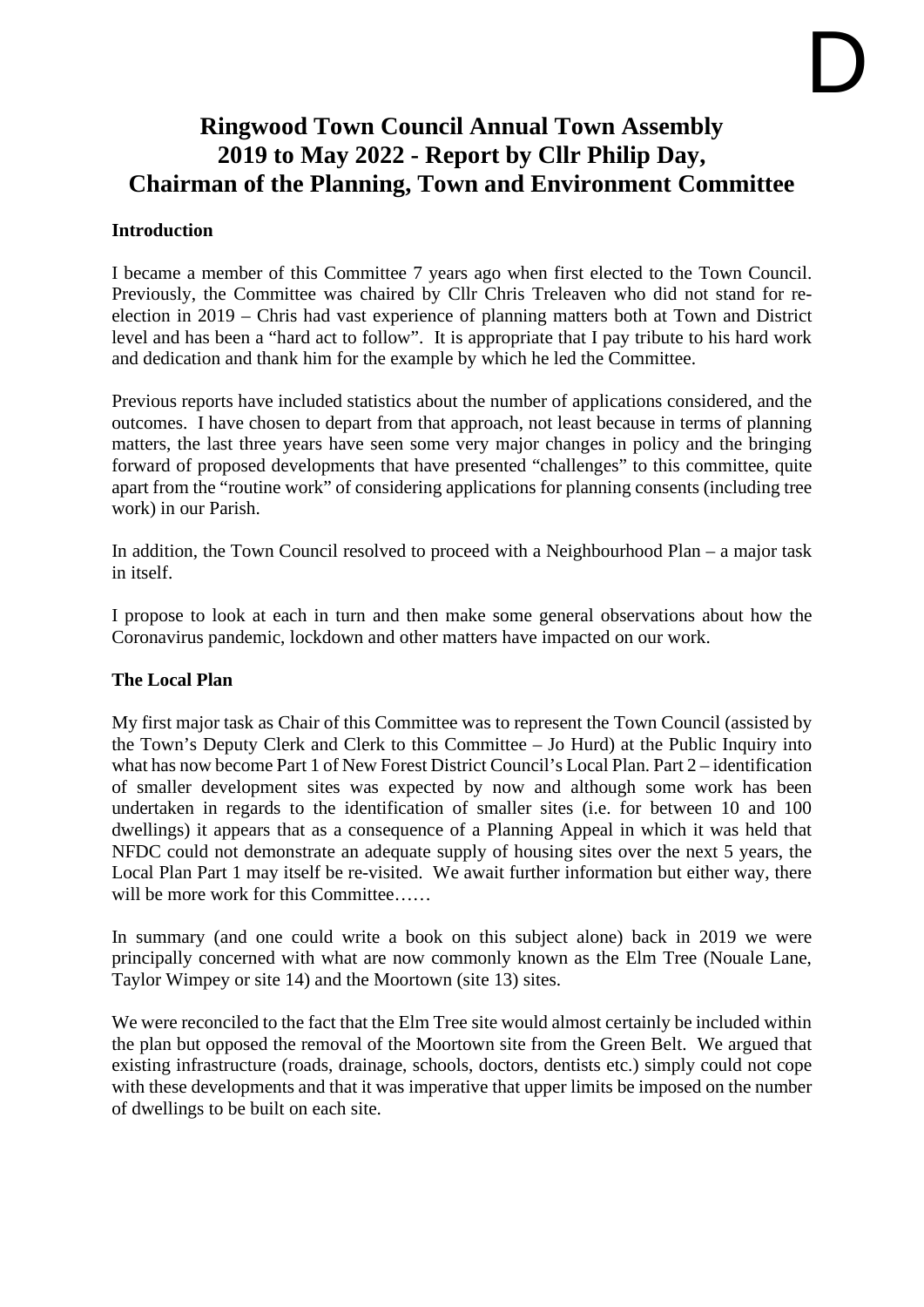As we know, the Plan was indeed adopted but the issues raised at the Inquiry remain of concern and highly relevant (see further below).

## **The A31 widening scheme and associated works**

As Chair of the Committee, I have represented the Town Council at countless meetings over the last three years with Highways England (now National Highways), Hampshire County Council, NFDC and the contractors regarding the scheme and associated works.

I am pleased to report that our engagement has been productive, albeit to a limited extent in that (for example) we were able to persuade all concerned to undertake the footpath and other improvements to West Street at the same time as the laying of a new electricity cable, rather than have the street dug up twice.

Members were divided about the proposal to reverse Meeting House Lane but that occurred and was then promptly reversed back again when it became clear that the original reversal was causing congestion for those attempting to leave both the main town car park and that of Waitrose. Discussion continue regarding this and it remains to be seen what the final outcome will be.

We were successful in obtaining better signage on the A31 and within the town itself warning of the changes to the West Street junction although at the time and even now, more needs to be done in that regard to prevent "rat-running".

The works to replace the Water Main with a new route through the water meadows, the Bickerley and then past Greyfriars, along Mansfield Road and back to the A31 have been and gone. Reinstatement work has been carried out at the Bickerley and officers are monitoring this but it will take some time for the ground to fully recover.

The main works on the A31 itself are now well advanced and scheduled to end in November 2022. The Town Council has been actively monitoring the consequences of these works and made numerous representations to both National Highways and Hampshire County Council as a direct result of which various amendments to the original traffic management scheme have been implemented (e.g. the extent of the 50 mph limit on the A31 itself and signage on the A31). It remains to be seen what will happen once the holiday season starts in earnest but whilst it is clear that the local road network has been significantly and adversely affected by the works, it is gratifying that after what might perhaps have been regarded as a "wobbly start", monthly meetings do now take place and our concerns are at least heard. The other attendees are our County Councillor Michael Thierry and District Councillors (who are also Town Councillors) Tony Ring, Jeremy Heron and Steve Rippon-Swaine and our Deputy Clerk, Jo Hurd.

## **Snails Lane**

Although this proposed development was outside the Parish boundary, it would have had an obvious impact on the Town such that the Committee made forceful representations regarding the proposals. In the event, the planning application was refused by NFDC, there was no appeal and, to date no revised application has been forthcoming.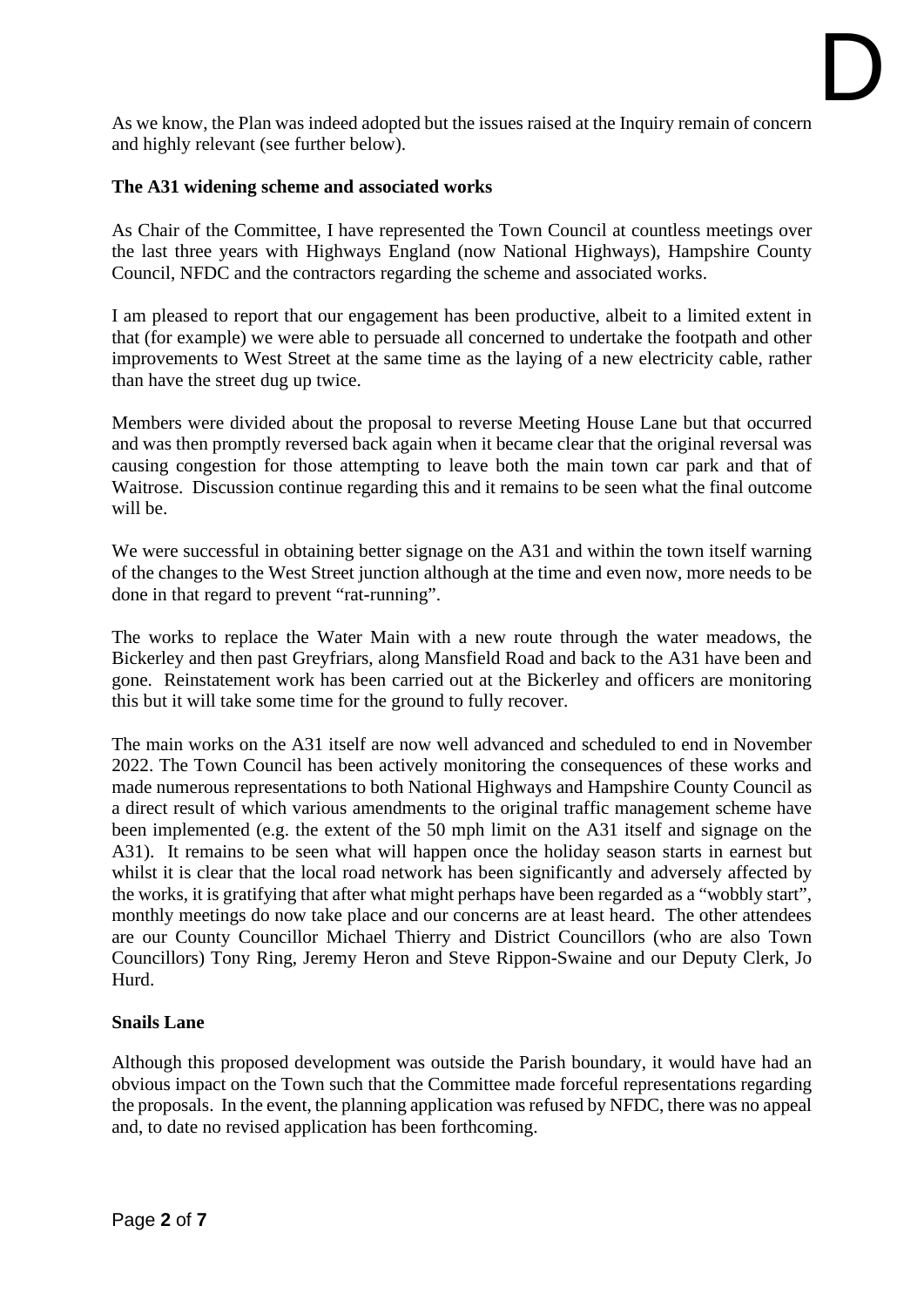## **Beaumont Park/Linden Homes**

Although now effectively complete and the new houses occupied, the Committee continues to monitor issues such as drainage, the play and other open areas and to bring concerns to the attention of NFDC officers.

## **Moortown Site**

A year or so ago, an application to "excuse" those promoting the site from undertaking an Environmental Impact Assessment had been rejected by NFDC. Those promoting the site (which does not include two significant parcels of land owned by the County Council) had engaged in a form of public consultation and a formal application for outline planning consent was expected in early summer 2021.

In fact, ownership of the site passed from St Congar to Crest Nicholson who very helpfully sought to engage with us and the public in a series of consultations and presentations. A hybrid planning application was eventually submitted in December 2021 seeking outline consent for some 480 houses on the site within their ownership and a detailed consent for what is in effect the southern half of the site.

On this occasion, the Committee formed a "Task and Finish Group" to put together a draft response. I am grateful to local architect Joe Moorhouse, Dr Geoff Ridgway OBE, my predecessor as chair of this Committee – Chris Treleaven and Cllr Gareth DeBoos for their invaluable input, along with all of those members of the public whose comments on social media and on the NFDC and other websites helped us to formulate a view. Following a change in the schemes of delegations for Committees, the final response required the approval of Full Council rather than simply this Committee.

I believe that the formal response (recommending that the application be refused) that was approved by in April is the longest and most detailed response ever submitted by the Town Council to any application, comprising an 8 page summary and supporting documents running to well over a hundred further pages.

I suspect that given what has happened with the "Elm Tree Site", it will be many months before a final decision is reached regarding this site.

## **Elm Tree site**

A year ago, I drafted a report for what should have been the 2021 Assembly which never took place. However, regarding this site I wrote this:

"*An outline application is now being processed. NFDC officers have been consulting with the Committee throughout the process and we have been making our views known. Most recently, the Committee made its formal views known following a "Zoom" meeting attended by 63 people – the vast majority being local residents (see further below). We recommended that the current application be refused for a host of reasons – details are available on the Town Council's website.*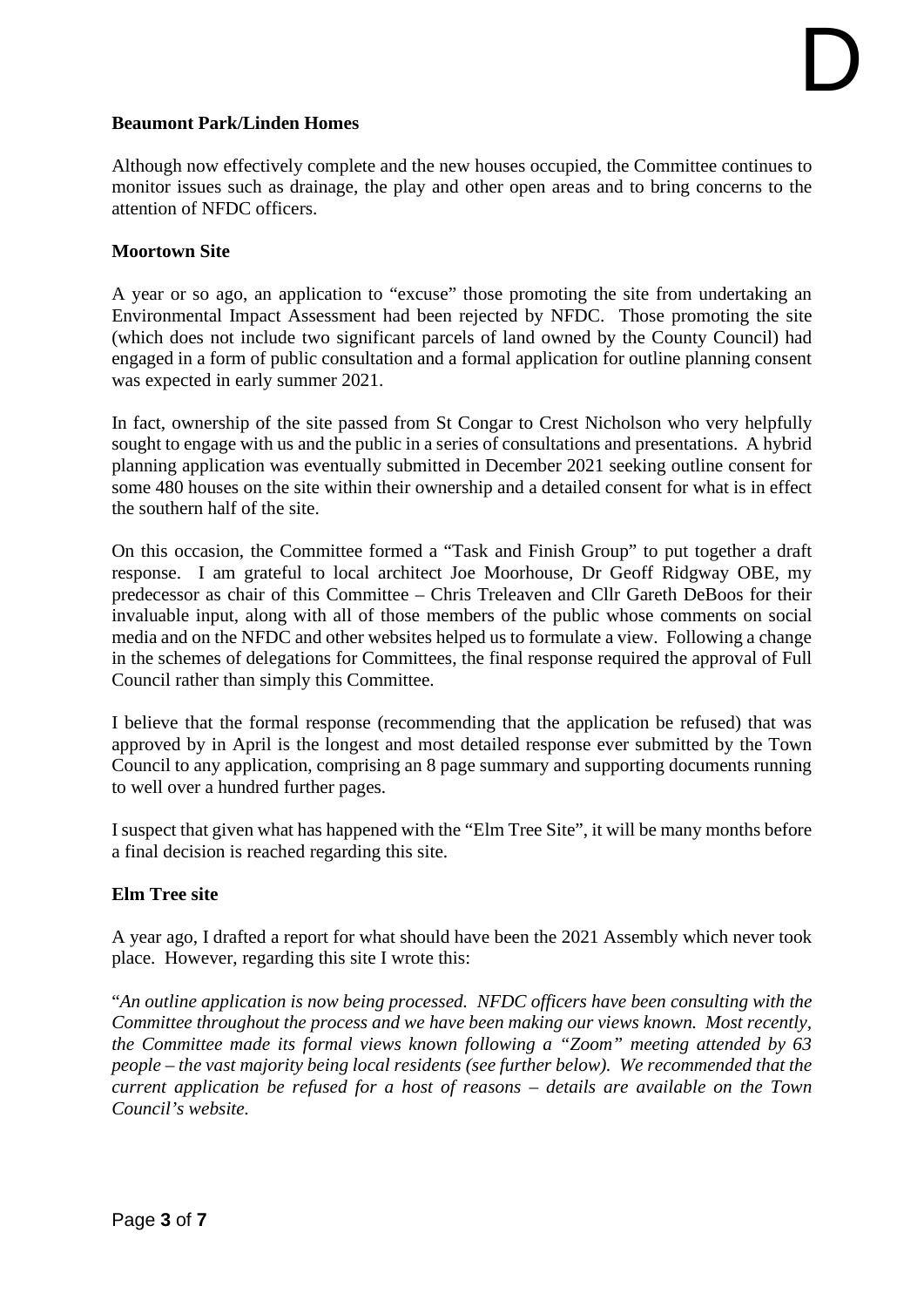*Regarding this particular application, my thanks to Cllr Gareth DeBoos for his work in analysing the comments made by the public on the NFDC website and pulling together an excellent presentation that was of huge assistance in identifying issues of concern.* 

*Engagement with NFDC officers will continue into the foreseeable future and as matters progress, the Town Council will do its utmost to represent the interest of those living in Ringwood."* 

12 months later, there have recently been a host of amended plans and documents and the Planning Committee will no doubt again be exercised to consider whether our original concerns have been addressed and will respond appropriately.

It may well be that we will again look to form a "Task and Finish Group" to consider and draft a further response but I am sure that we will do all that we can to listen to and take on board the views of local residents before submitting further comments.

## **The Old Town Hall – Regal Cinema Site**

After years of inactivity by the owners of the building, a public consultation took place last year regarding a proposed redevelopment of the wider site, including the current car wash and the two semi-detached buildings fronting Meeting House Lane. We applauded the fact that those looking to develop the site had sought to engage in consultations with both the Town Council and the public at large.

As so often seems to happen, the anticipated planning application has to date not been forthcoming and might or indeed may not include a space suitable for a cinema (albeit a small one). Nevertheless, there remains a prospect that this important building might be restored to something of its former glory given its very prominent position in the Town centre.

## **Neighbourhood Plan (NP)**

After much debate over an extended period, in mid-2020, the Town Council decided to proceed towards adopting such a plan.

Consultants were appointed, grants were obtained to cover the vast majority of the cost, a steering committee has been formed (under the chairmanship of Cllr John Haywood) and various working parties are hard at work undertaking research, consultations and formulating policies that will eventually find their way to a referendum before becoming something that has some real legal "bite" (which is not the case with the earlier "Town Plan"). Again, I express my thanks to the leaders of the Working Parties – Chris Treleaven, Joe Moorhouse, Janet Georgiou and Cllr Gareth DeBoos and also to Mary Deboos who has in recent times taken on the somewhat onerous mantle of Project Manager.

It is hoped that the NP can be finalised before detailed planning applications are submitted for the large development sites and can have a real influence on how the new houses will be built, their design and how any development can contribute positively to our ancient Market Town, especially in the historic town centre around the High Street and Market Place.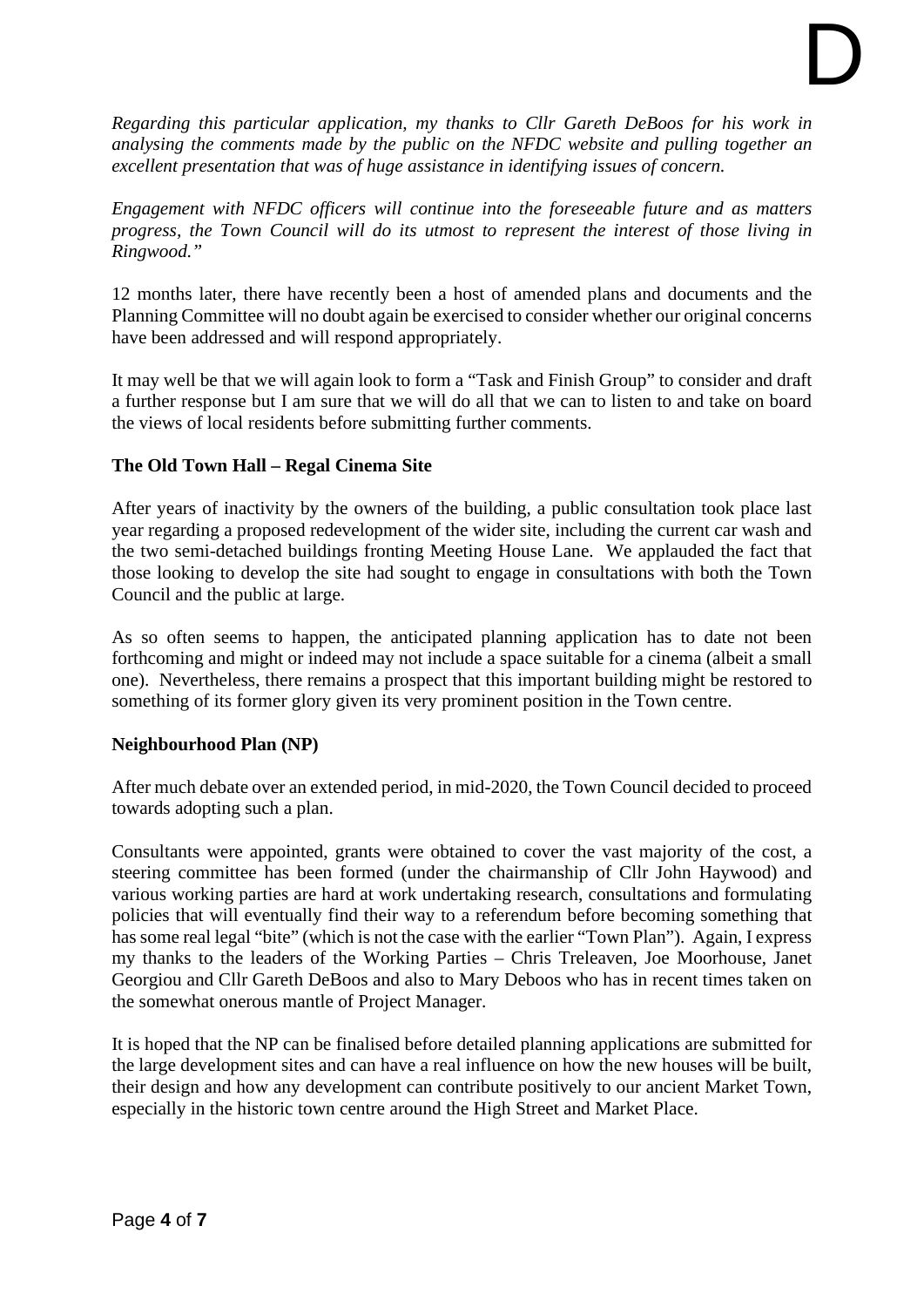More work is needed to involve the community as a whole (especially the younger residents) but those currently involved are extremely enthusiastic and things are progressing well.

## **"Routine work"**

The number of planning applications considered by the Committee continues unabated. Without undertaking a forensic or statistical analysis of the same, the majority are from people looking to extend their homes (rather than to "upsize") by building extensions, extending into roof spaces or looking to "convert" a conservatory into a brick extension. A consequence of such applications is of course to reduce the available stock of smaller, cheaper houses in the town – a matter of some concern to the Committee but not a valid reason to refuse planning consent.

There have been a significant number of applications for "in-fill" developments in back gardens or by the division of existing plots and a few small developments of between 10 and 20 houses (e.g. the old police station site).

The Committee has, by and large had no issue with most applications but on occasions, has made a recommendation that there be an outright refusal or that the proposal be amended. I am pleased to note that there have only been a very small number of occasions when the Committee's recommendation has not been accepted by NFDC officers although there remain two matters of concern in particular:

Ringwood Local Distinctiveness, particularly in areas such as (but not limited to) Broadshard Lane and the visual impact on the street scene of developments such as replacing hedges with (high) fences; and

Concerns that Committee members have about the impact some developments have on localised traffic and parking issues.

In both cases, there is perception that not sufficient weight is given to the views of the Committee, given out local knowledge.

## **Working with NFDC officers**

Historically, by the time that this Committee considered a planning application, an officer's report would be available with recommendations as to whether to grant or refuse an application (or grant subject to conditions). This gave us a clear insight as to officers' thinking.

However and for some time now, reports have either not been available or have identified planning considerations without giving an indication of the view likely to be taken by officers. This has meant that members of the Committee have had to spend more time than hitherto in looking at details of the applications before we have been in a position to formulate a recommendation.

On the other hand, engagement with senior planning officers at NFDC (Clare Upton-Brown and Richard Natt in particular) has improved with one or both officers regularly updating members on an informal basis with regard to each of the larger developments and also attending formal meetings open to the public. There remains scope for improvement but we are grateful for their assistance.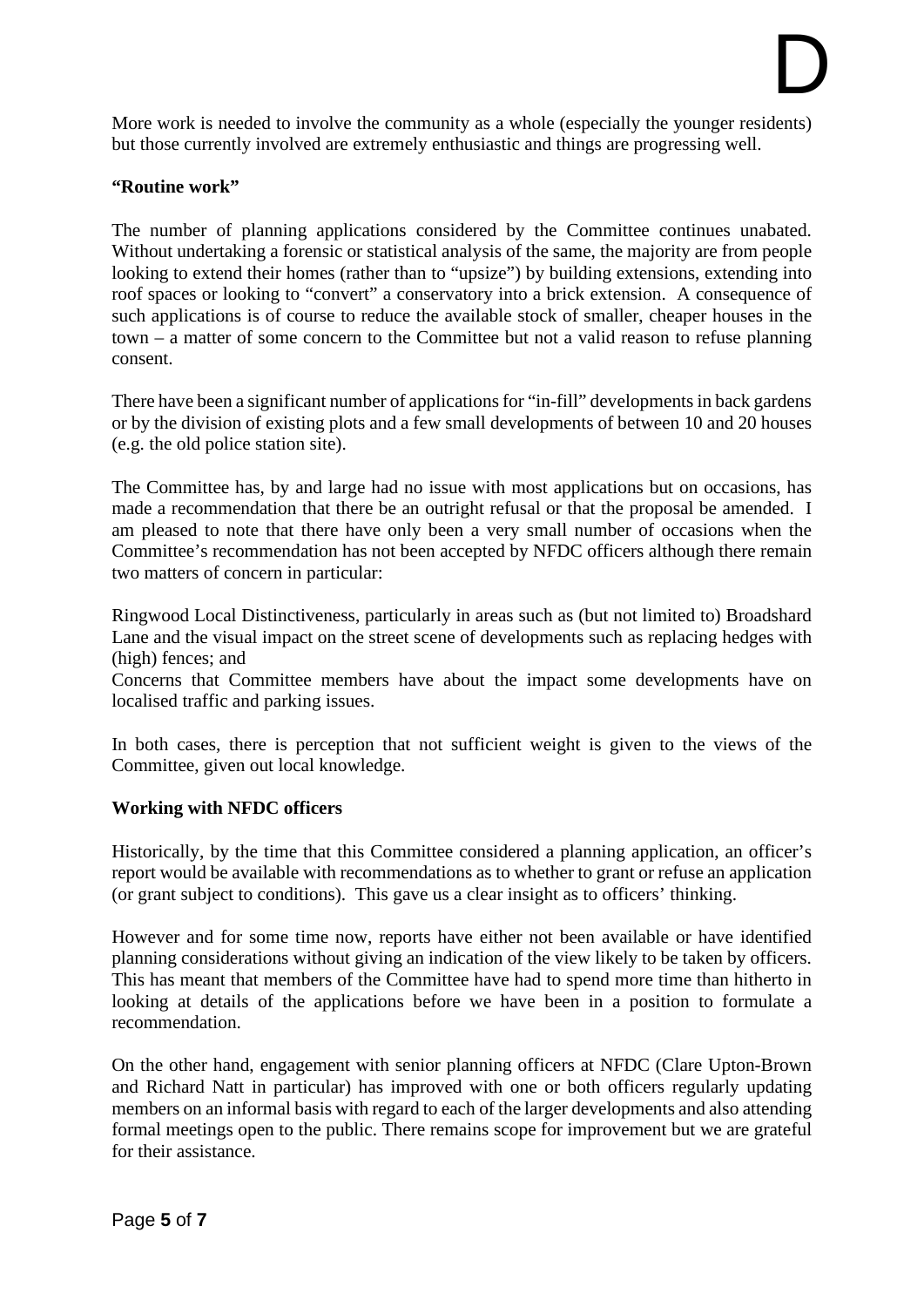## **The effect of the Pandemic**

Come March 2020 physical meetings of the Town Council meeting came to a very abrupt halt. This Committee was the first to hold remote hearings using the Zoom technology. It does of course have its disadvantages but it has made it easier for councillors, officers and members of the public to "attend"  $- I$  very much doubt that had the meeting to consider the Elm Tree application taken place in the Gateway, 63 people would have attended nor the 25 or so who attended a more recent virtual meeting regarding the Moortown application!

I anticipate that we will very shortly be reverting to physical meetings but it does seem to me that this exercise in "virtual democracy" has largely been a success.

## **Acknowledgments**

I would like to thank all those members of the public who have attended our meetings, whether to speak for or against a particular application or to raise other matters of concern.

I would also like to thank the various organisations that contribute to our work, including in particular Ringwood Society, RACE, REAL, Transition Ringwood and all those who are involved in formulating the Neighbourhood Plan.

Thanks too, to all members of the Committee, especially my Vice-Chair Rae Frederick who has on occasions had to take the Chair in my place.

As a committee, we have been much assisted by our Clerk Jo Hurd and Office Manager Nicola Vodden who trawl through the many applications to extract relevant documents that are provided to us in advance. When meetings are taking place, they are always on hand to call up relevant documents, policies, "Street View" etc.

We owe both Jo and Nicola a huge debt – thank you very much!

Thank you also to the majority of committee members who consider the papers before each meeting and let me as chair have your preliminary comments. I am therefore able to quickly identify those applications that are contentious and require further examination and debate when we "meet" and those that we can dispose of literally in a matter of moments. Members are however scrupulously careful to ensure that they retain open minds until applications are formally considered.

I would also like to put on record that our Mayor, Cllr Tony Ring has been a member of this Committee throughout but is the only Ringwood Councillor who is also a District Councillor member of the NFC Planning Committee. Tony takes great care not to partake in discussions about any potentially contentions application that comes before the Town Council so that he can in effect "keep his powder dry" should the matter come before the NFDC Committee for a "final" decision.

## **In conclusion**

Without wishing in any way to detract from the work of my predecessors as chairs of this Committee, I suspect that history will dictate that the last three years and quite probably the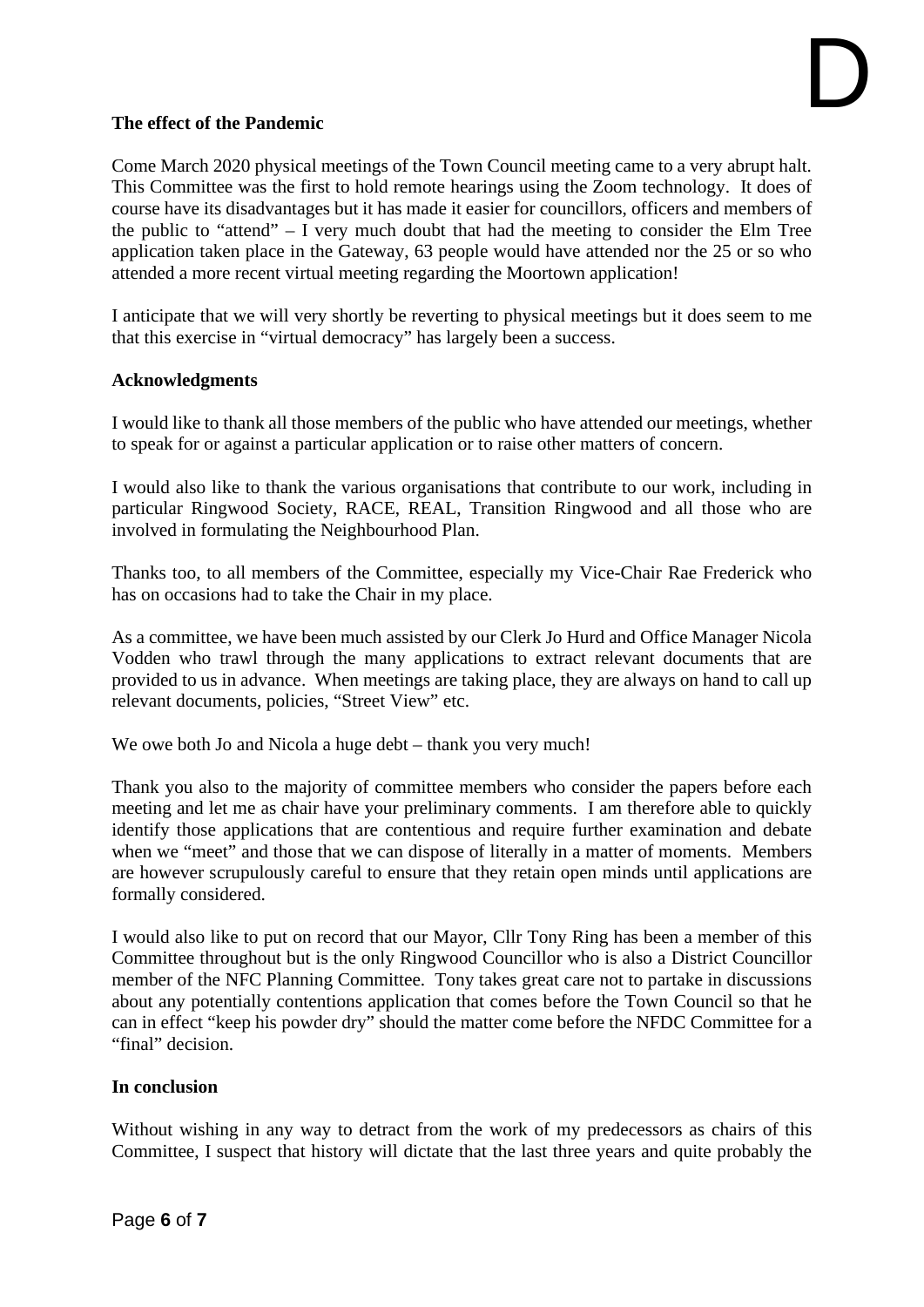next few will turn out to have been the most challenging times in terms of Town and Country Planning in Ringwood in recent decades – indeed since Poulner was developed and the A31 cut Ringwood in two.

Be that as it may, I would like to emphasise that all members of the Committee are local people, living in the Town or very close by. We occasionally disagree but all care passionately about our community and although our powers are limited we will as a Committee continue to do all that we can to protect and enhance our wonderful Market Town.

Cllr Philip Day

Chair of the Planning Town and Environment Committee of Ringwood Town Council Original version prepared on  $28<sup>th</sup>$  April 2021 but updated now on  $30<sup>th</sup>$  April 2022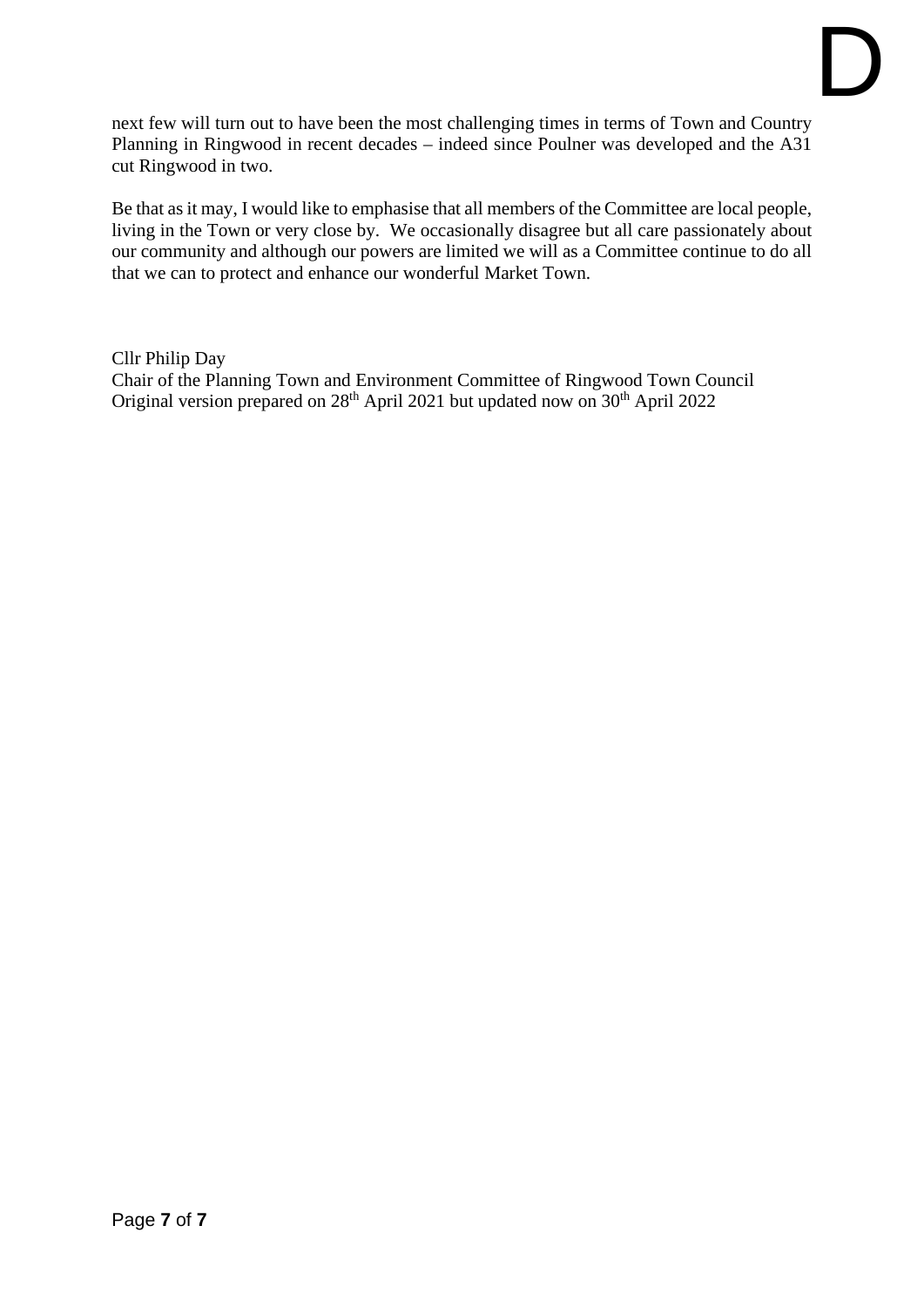

E

## **Ringwood Town Council Annual Assembly May 2022 Report of Ringwood United Charities**

Given the ever-increasing complexity of Charity finances and that we do not employ a paid accountant, other than our professional Independent Examiner, we are not at this time able to present completed accounts for the year 2021/22. However, the Town Clerk has been provided with a signed copy of last years' accounts and I will ensure that the latest accounts are delivered to him as soon as they are agreed.

For those of you that are not familiar with Ringwood United Charities we are an umbrella charity that subsumed the running of a number of smaller local charities given that inflation had over a considerable number of years eroded the value of the bequeaths.

Our primary function now remains as the running and management of the eight flats that make up the Almshouse situated at the corner of School Lane and Quomp.

Throughout the year our Trustees were:

Mr David V Brown Mrs Jacqueline C Brown Cllr John Haywood Cllr Jeremy D Heron Mr Keith P Jones Miss Jane Pankhurst Cllr W Steven Rippon- Swaine Mr John A R Smith Rev Matthew Trick Mrs Lynda A Wickens – stood down in the year

At the start of the year the charities total assets stood at  $\pounds1,848,601$ , this includes the market value of the building which was stood in at £1,178,000, that being its 2019 valuation (the building is professionally revalued every 5 years).